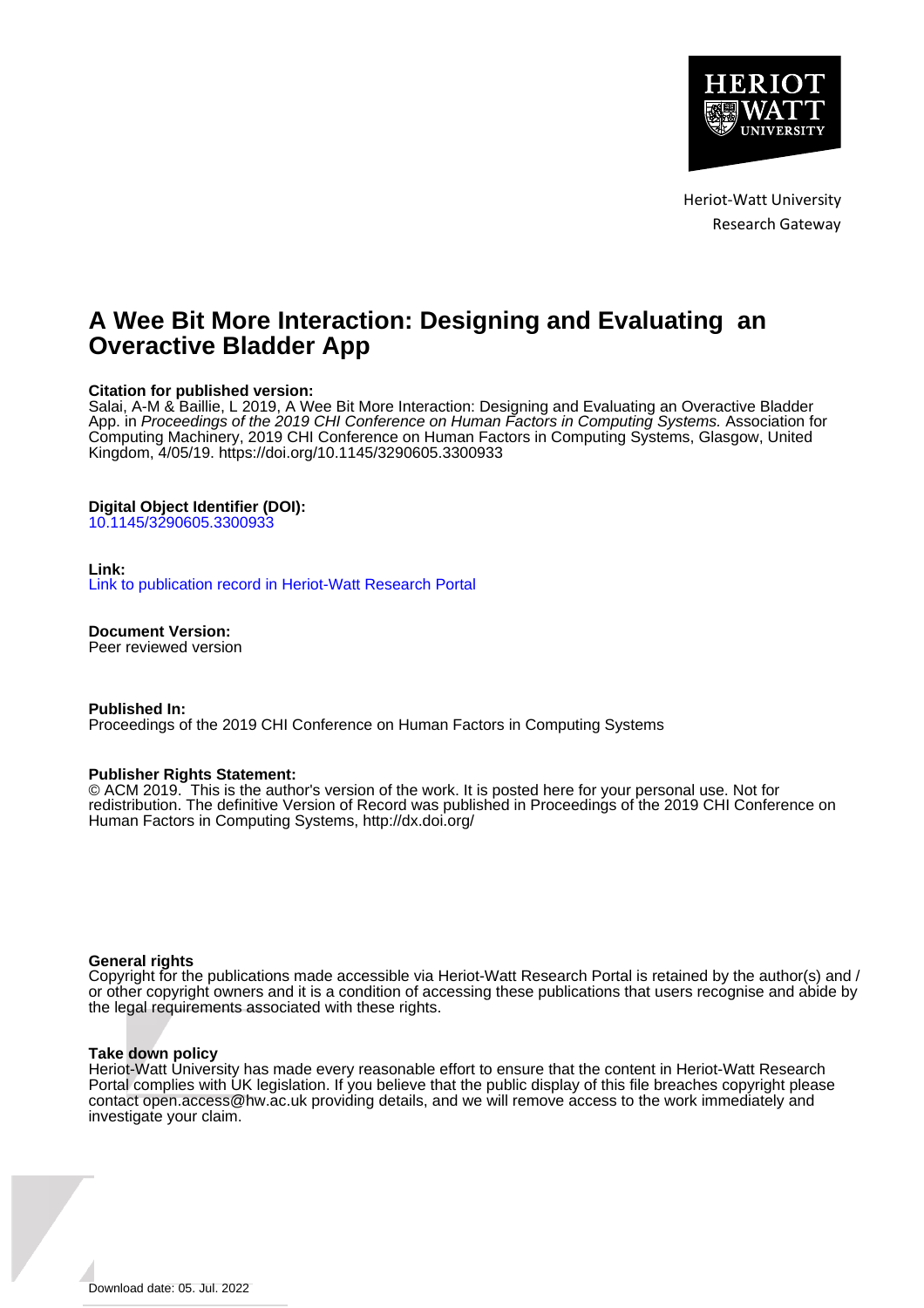# **A Wee Bit More Interaction: Designing and Evaluating an Overactive Bladder App**

**Ana-Maria Salai**  Heriot-Watt University Edinburgh, UK as152@hw.ac.uk

**Lynne Baillie**  Heriot-Watt University Edinburgh, UK l.baillie@hw.ac.uk

# **ABSTRACT**

Overactive Bladder (OAB) is a widespread condition, affecting 20% of the population. Even though it is a treatable condition, people often do not seek treatment. In this paper, we describe how we co-designed and evaluated with 30 stakeholders (9 medical professionals and 21 end-users) an OAB mobile health application that aims to increase adherence to self-managed treatment. Our results support previous research that visualizing progress, setting goals, receiving reminders and feedback increases use. We discovered that games could be used successfully as a distraction technique for urge suppression. Contrary to the current research direction, automatically calculated features could be a detriment to app interaction. Regarding evaluation, we found that designers may not want to rely only on questionnaires when assessing the success of a game and its emotional impact on users.

## **CCS CONCEPTS**

• Human-centered computing ~ User studies; Usability Testing; Field Studies

#### **KEYWORDS**

Mobile Health Applications; Assistive Technology; Co-Design; Interviews; Usability; Overactive Bladder

#### **ACM Reference format:**

Ana-Maria Salai and Lynne Baillie. 2019. A Wee Bit More Interaction: Designing and Evaluating an Overactive Bladder App. In *2019 CHI Conference on Human Factors in Computing Systems Proceedings (CHI 2019), May 4–9, 2019, Glagsow, Scotland, UK.* ACM, New York, NY, USA. 13 pages. https://doi.org/10.1145/3290605.3300933

## **1 INTRODUCTION**

The number of people suffering from Overactive Bladder (OAB) worldwide is expected to reach 20.1% by the end of 2018 [31]. The condition incurs high direct costs (treatment), indirect costs (low productivity) and intangible costs (quality of life) [18]. OAB is a treatable condition as 70% of people can be cured or have their symptoms ameliorated [1]. However, it remains undertreated due to people not seeking

treatment, lack of proactive questioning by physicians and embarrassment [1]. Moreover, traditional treatment requires motivation and involvement, leading to a drop out whenever results are not quickly seen [10, 56]. Smartphones are popular ubiquitous devices, with 78% of UK adults using one [53]. By often interacting with them, people create a personal bond with the devices [60]. Given their computing capabilities, smartphones can recognize behavior patterns and provide real-time interventions [36]. As people with OAB need assistance wherever they are, a mobile health (mHealth) app could be an appropriate tool to increase adherence to selfmanaged treatment and raise awareness of symptoms.

Since the app intends to act as a personal tool, we followed a co-design methodology to investigate what features would best fit OAB users' needs. This approach has proved successful in health areas such as falls [58], knee rehabilitation [2], and cancer treatment [33]. We conducted three studies with key stakeholders: people with OAB, continence specialist nurses, and medical consultants. We wished to answer the following research questions (RQ): **RQ1:** What key features should an OAB mHealth app have to support people during self-managed treatment? **RQ2:** How might an OAB app help people self-manage their treatment and raise awareness of symptoms? **RQ3:** Does context have an impact on how users engage with the app?

This paper is structured as follows. We start by providing a background overview of OAB and mHealth app research studies. We then present the three studies we conducted: Study 1: requirements gathering interviews with all stakeholders; **Study 2**: interviews whilst stakeholders interacted with the proposed app prototype; and **Study 3**: evaluating the app's usability and the user experience (UX) during a short exploratory field study with end-users. The outcomes from the three studies are then discussed in the context of our three RQs, before outlining our conclusions and proposed future work. Some of the findings from the first two studies have been published in [51]. University ethical approval was granted for all studies. We will refer to people with OAB symptoms taking part in the studies as user participants (UP) and medical participants as MP.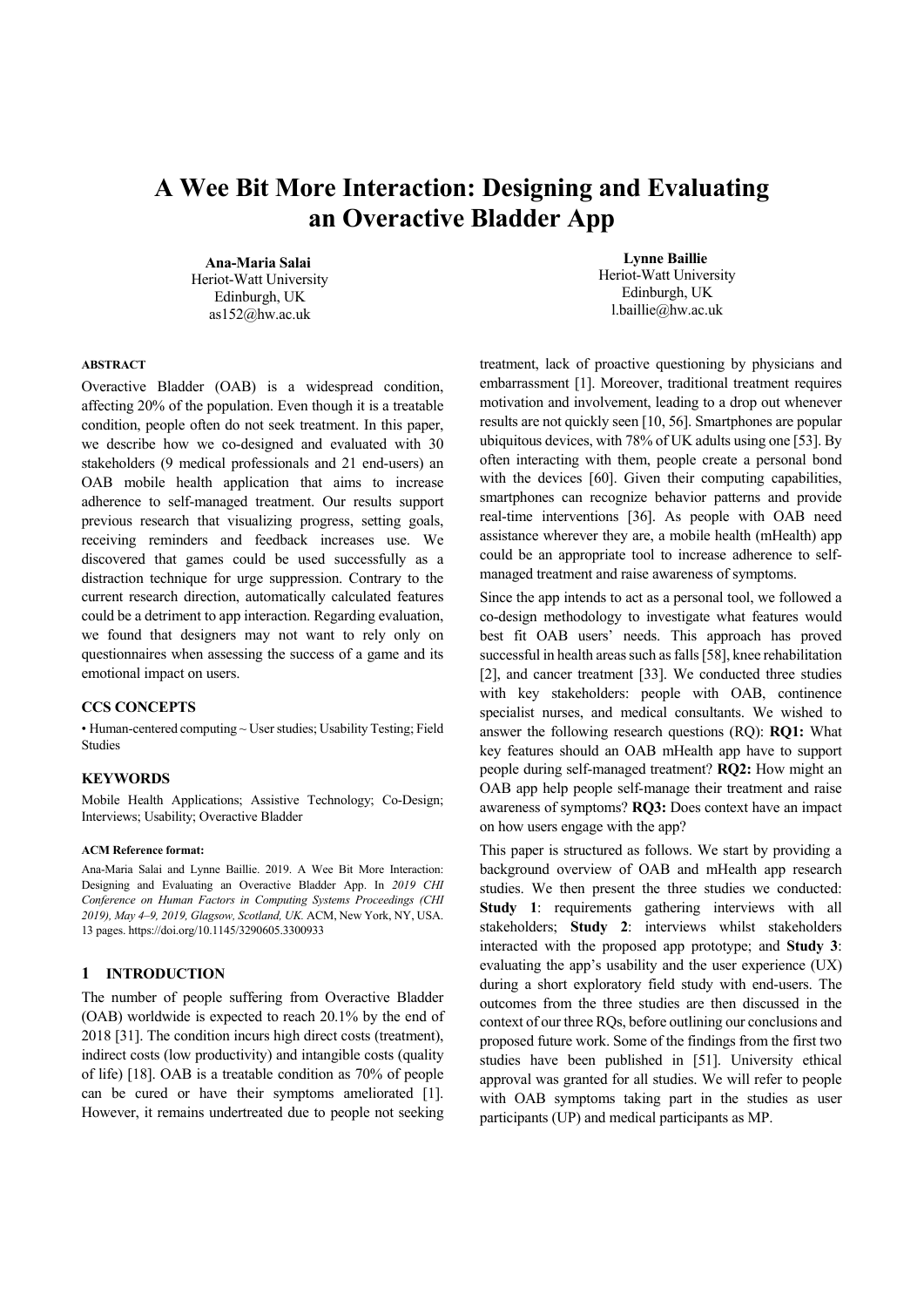# **2 BACKGROUND**

In this section, we present the OAB condition and its treatment. We then outline the current research in the area of mHealth apps. Finally, derived from the literature, we highlight key issues surrounding OAB that could be used to support users.

# **2.1 Overactive Bladder**

OAB is defined as frequency (more than eight voids per day), urgency (with or without incontinence) and nocturia (more than two voids per night) [20]. The first assessment stage consists of bladder diaries and quality of life questionnaires [20]. Patients are asked to fill in a paper-based bladder diary (Fig. 6 right) for three consecutive days, in which they record: when, what, and how much liquid they drank (mls or cups), when and how much they urinated (mls), the urge to urinate, and any leakages [20].

Although drugs are available to ameliorate the symptoms, due to their side-effects (dry mouth, constipation, blurred vision) [1], medical staff are advised to suggest non-pharmacological therapies first (e.g., lifestyle changes, Pelvic Floor Muscle (PFM) training, and bladder training). The *lifestyle changes* consist of avoiding bladder irritants (certain food and drinks) and consuming a proper amount of liquid per day. The *PFM training* consists of performing daily PFM exercises. The *bladder training* is composed of extending the time between voids by applying urge suppression techniques to try and avoid rushing to the toilet whenever there is an urge to urinate. These techniques are divided into *brain distraction techniques* (e.g., trying to take the mind off the urge), and performing *quick PFM contractions* [20].

## **2.2 Mobile Health Applications**

Different approaches have been used when designing and evaluating mHealth apps. Geurts et al. [22] designed an app for cardiac patients with medical staff. Owen et al. [44] used scenarios based on prior health research when developing an app to support the self-management of people with chronic conditions. Although they evaluated the apps with end-users, they did not involve them in the design. Hakobyan et al. [26] developed an app for older adults with age-related macular degeneration and involved both medical staff and end-users in the design phase. Later, the authors evaluated the app by conducting both controlled and field studies. Micallef et al. [38] co-designed an app with stroke survivors to assist with upper arm therapy. The authors conducted a design workshop with end-users and medical staff and evaluated the app's usability in a controlled field study. Matthews et al. [37] codeveloped an app with people with bipolar disorder and

highlight that people are aware of the stigma surrounding their condition.

Given the new technological possibilities, smartphones can provide personalized context, understand the user and the environment to offer better UX [19]. The *Mobilyze!* system [11] collects accelerometer, GPS, Bluetooth, WIFI, and ambient light to determine the physical and social behavior of patients with depression. In the MONARCA project [48], the smartphone collected data such as speech duration and number of calls to determine the social activity, and acceleration for the physical activity recognition of bipolar disorder patients.

Several OAB apps referring to either bladder diaries or PFM exercises are currently available on the market. Although some have involved medical staff in the design process [55], none of them mention any end-user involvement [35, 43]. PFM exercise apps provide customizable exercises plans [55], professional video tutorials on how to do the exercises [43, 55], discreet reminders [43, 35], show progress [43, 55], and encourage users to stay motivated by unlocking achievements [43, 35]. The bladder diary apps track progress by showing a comparison between pre- and post-therapy results [57] and require precise urine quantities [57, 30]. Our app differs from the other OAB apps in the following ways: (1) it has been codesigned with potential end-users, (2) it brings together several parts of the non-pharmacological treatment and diagnosis, (3) it aims to collect environmental sensors data that could offer a high level of personalization, (4) it offers a variety of distractions such as games, (5) it uses urine quantity approximations and (6) provides reminders for more than one function.

# **2.3 Key Concepts to Support in an OAB App**

Although non-pharmacological treatments are well accepted by medical staff, they are time-consuming and require motivation. Therefore, people often fail to adhere to the treatment [10, 56]. Moreover, people with OAB often feel embarrassed and would prefer to keep the condition private [10]. Below we discuss issues highlighted in the literature that could be part of an OAB app.

**Progress**: Low adherence to treatment is an issue not only related to OAB, as other research investigating knee [2], falls [58] and stroke rehabilitation [38] provided similar findings. To overcome this, Ayoade and Baillie [2] recognized the importance of showing progress and improvement to patients. Similarly, displaying user achievements also proved effective for people with bipolar disorder [37]. Choe et al. [15] reviewed self-tracking apps to understand what data people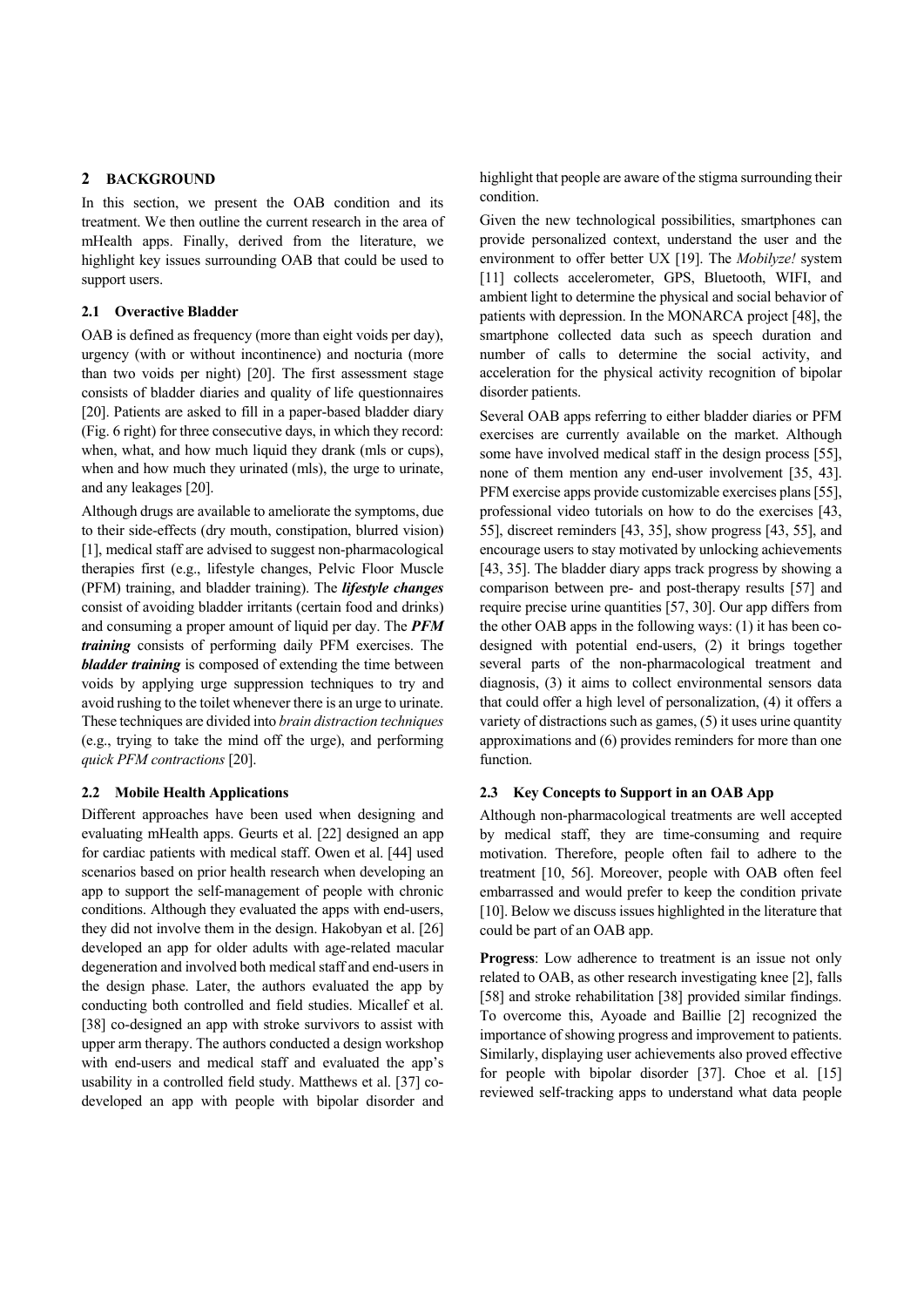track and discovered that visualizing data using line and bar charts is very useful.

**Reminders**: Another method of increasing adherence to treatment is by providing users with reminders. Reminders proved effective in increasing medication adherence for HIV patients [49], increasing exercise adherence for stroke survivors during rehabilitation [38], and in persuading people to drink a proper amount of water [14]. Min et al. [41] show how mobile instant messengers (e.g., *WhatsApp)* do not consider social appropriateness, making people feel embarrassed by an unexpected exposure of their incoming messages. Matthews et al. [37] discovered that people with bipolar disorder are embarrassed by their condition and would like reminder alerts to be discreet when using an app for their condition.

**Distraction Techniques**: Since urge suppression techniques are very important for a successful bladder training, we considered it useful to investigate what activities we could provide to distract people. Games, for example, have proved to be successful in rehabilitation areas such as falls [59] or in promoting healthier lifestyles [25, 14]. Ploderer et al. [46] developed an app that enabled people trying to quit smoking to access and share distractions and tips. However, these did not work as the smokers said that they were not distracting enough, and they continued to smoke while using the app.

**Embarrassment:** Embarrassment is an important emotion that plays a significant role in how people interact in a society [40]. Healey et al. [29] evaluated various graphical user interfaces for capturing emotions on a smartphone. Wilson et al. [62] investigated the modalities of conveying emotions by means of visual, thermal and vibrotactile feedback. Although technology is evolving, more research needs to be conducted in the HCI community in the area of emotions [16]. Given the fact that people do not seek medical help due to embarrassment and prefer to remain anonymous [52], we decided to investigate if people would like any elements to be designed discreetly.

**Location**: People with OAB tend to perform their activities close to toilet locations to avoid leakages and embarrassing situations [32]. Considering this, we wanted to discuss the issue of toilets and location, and how the app could assist.

**Bladder Diary:** A bladder diary is a form of assessment. A drawback to this practice is that people often show a lack of interest in filling in health diaries [61]. We wanted to understand whether people fail in filling in bladder diaries.

# **3 STUDY 1 – REQUIREMENTS GATHERING INTERVIEWS**

We conducted interviews with MPs and co-design interviews with UPs to discuss the main functions and features derived from literature review and to understand what additional features would be best for OAB users. Interviews were composed of both quantitative and qualitative questions. Qualitative answers were analyzed using an adapted version of the Constant Comparative Method [4], initially part of Grounded Theory [23]. We used this method to avoid exclusions on thematic grounds.

## **3.1 Medical Participants**

*3.1.1 Methodology.* We started with MPs interviews as we wished to understand whether they agreed with the concepts derived from the literature and whether they would suggest additional ones. We interviewed four MPs: two medical consultants (MP1-2) and two urinary continence specialist nurses (MP3-4). Three interviews were conducted via telephone and one face-to-face (MP2). Each interview lasted one hour and was divided into three phases (Table 1).

*3.1.2 Findings.* **Phase 1:** People delay seeking treatment because they develop their own way of dealing with the condition. For example, they either tend to change their daily routine to avoid embarrassing incidents in public spaces: "*Going from toilet to toilet. Use pads."* (MP4) or drastically reduce their fluid intake: "*Some people end up dehydrated."* (MP3). MPs believe people mostly want an easy treatment with a quick outcome: "*Patients want an easy answer to their problem – magic solution, magic tablet.*" (MP2), leading to a low adherence to treatment [10, 56]: *"Frustration that it doesn't work fast or at all."* (MP1).

**Phase 2:** As indicated in [20], in the UK, urologists often use bladder diaries and questionnaires for diagnosis. As shown in [61], people fail to fill in these diaries.

**Phase 3:** All MPs interviewed agreed with the app concepts obtained from our literature review. The only contradiction found was regarding the toilet mapping concept, where both nurses disagreed with the medical consultants and questioned the usefulness of the concept: "*It should be used as a backup plan and not to ease their access to toilets. Going to the toilet just in case needs to be avoided.*" (MP3). Finally, MPs requested that we include a treatment description in our app.

**Table 1. Medical Participants – Interview Structure.** 

| iase<br>------ | Content |  |  |  |
|----------------|---------|--|--|--|
|                |         |  |  |  |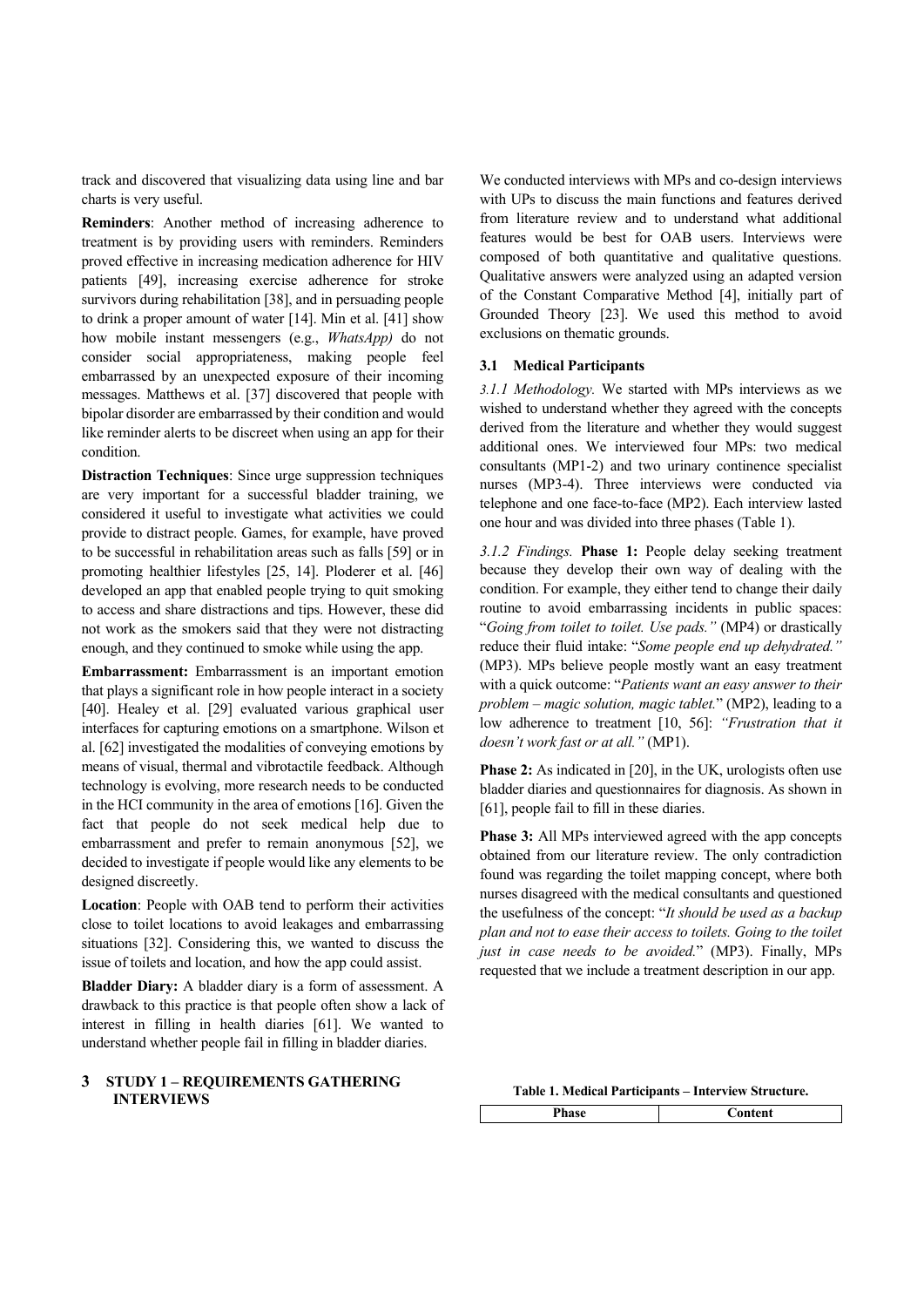| Phase 1 OAB Condition    | Issues and challenges.      |
|--------------------------|-----------------------------|
| Phase 2 Treatment        | Treatment and diagnosis.    |
| Phase 3 Mobile Phone App | Literature review concepts. |

# **3.2 User Participants**

*3.2.1 Methodology.* During our MPs interviews, we asked about how we should approach our co-design with UPs. We were advised to use single or same gender paired interviews and not to use any group-based techniques (e.g., focus group, design workshops). We interviewed nine UPs - two males and seven females (UP1-9) since the OAB prevalence is higher in women [17]. UPs' age range was 23-80, mean age 51. Their symptoms varied from mild (voiding frequency just outside the normal parameters, mild urgency, and no leakages) to severe (increased number of voids, high urgency, and leakages). Most UPs (8/9) were confident in using a smartphone. Each interview lasted two hours and was divided into three parts (Table 2). UPs were recruited via newsletter and research contacts.

**Table 2. User Participants – Interview Structure.** 

| <b>Phase</b>        | <b>Content</b>                      |  |  |
|---------------------|-------------------------------------|--|--|
| Phase 1 Experiences | Open-ended questions.               |  |  |
| Phase 2 Screenshots | Screenshots illustrating literature |  |  |
|                     | review concepts.                    |  |  |
| Phase 3 Sketches    | UPs' drawings of possible app       |  |  |
|                     | functionalities.                    |  |  |

The first phase was the same as for the MPs - aimed to gain a deeper understanding of the condition. However, for the remaining two phases we focused more on getting detailed design ideas, instead of validating the proposed app concepts. Similar to Uzor et al. [58], during the second phase of the interview, we presented UPs with paper-based bladder diaries, icons, and screenshots depicting literature review concepts and asked them to provide feedback. In the third phase, UPs were asked to design or suggest their own version of functions or to recommend new features. The motivation behind this was to encourage the more visual participants to engage in the app design [4].

Before the UPs interviews, our MPs validated that our interview plan was appropriate. We also wanted to make sure that the interview structure did not cause any emotional distress. Therefore, we used Baillie et al.'s emotion wheel [5], an adapted version of Russel's [50], to capture UPs' emotions during different phases. This approach has proved successful when investigating players' emotional reactions towards location-based games [5] and viewing and augmenting emotional perception when viewing images [3].

*3.2.2 Findings.* **Phase 1:** Two UPs did not consider seeking help as they felt the condition is not troublesome. Only three UPs had filled in a bladder diary before. As highlighted by MPs, two had problems with filling it in completely due to a busy lifestyle or forgetfulness: *"Yes, I kept delaying filling it in because of lack of time. I used to do it based on memory. And it's so unpractical on paper." (UP6)*. Confirming MP3's statement, most UPs (6/9) restrict their daily fluid intake.

**Phase 2 and 3:** A contradiction was found between the two stakeholder categories with respect to one of the functionalities proposed. As opposed to nurses' view regarding the toilet map, all UPs agreed with the feature: *"That would be more than helpful. It would be indispensable in an area that is completely unfamiliar to me."* (UP1). Regarding location information/points of interest, whenever in need of a toilet, UPs tend to go to restaurants and bars (4/9), cafes (3/9) and public toilets on the street (2/9).



**Figure 1: Examples of possible distraction techniques.** 

We presented UPs with screenshots depicting possible distraction techniques (Fig. 1). Most UPs (7/9) agreed that a game can be a viable distraction technique, with complex ones, that "*make your brain work hard*" (UP4) being preferred. As other distractions, UPs mentioned naming objects (e.g., animals, states), countdown from 100, multiplications, or simply visualizing names that pop up on a screen. We also asked our UPs where they would play the game, with home being the preferred location (5/9), followed by office  $(2/9)$  and commuting  $(1/9)$ .

All UPs agreed with the progress feature as exciting - *"it would stimulate me"* (UP2). We also discovered that UPs are more interested in visualizing their progress in terms of physical rehabilitation and not lifestyle changes. As a goal, UPs would mostly want to reduce their number of voids (6/9) and leakages (3/9). UP4 drew the progress feature as a bar chart [15], with both leakages and number of voids being represented. According to them, the progress should be shown daily and differentiate between working days and weekends.

The number of voids and leakages could also be coded by sad/happy icons (e.g., a day in which the person has an increased number of leakages/voids can be categorized as a 'sad' day).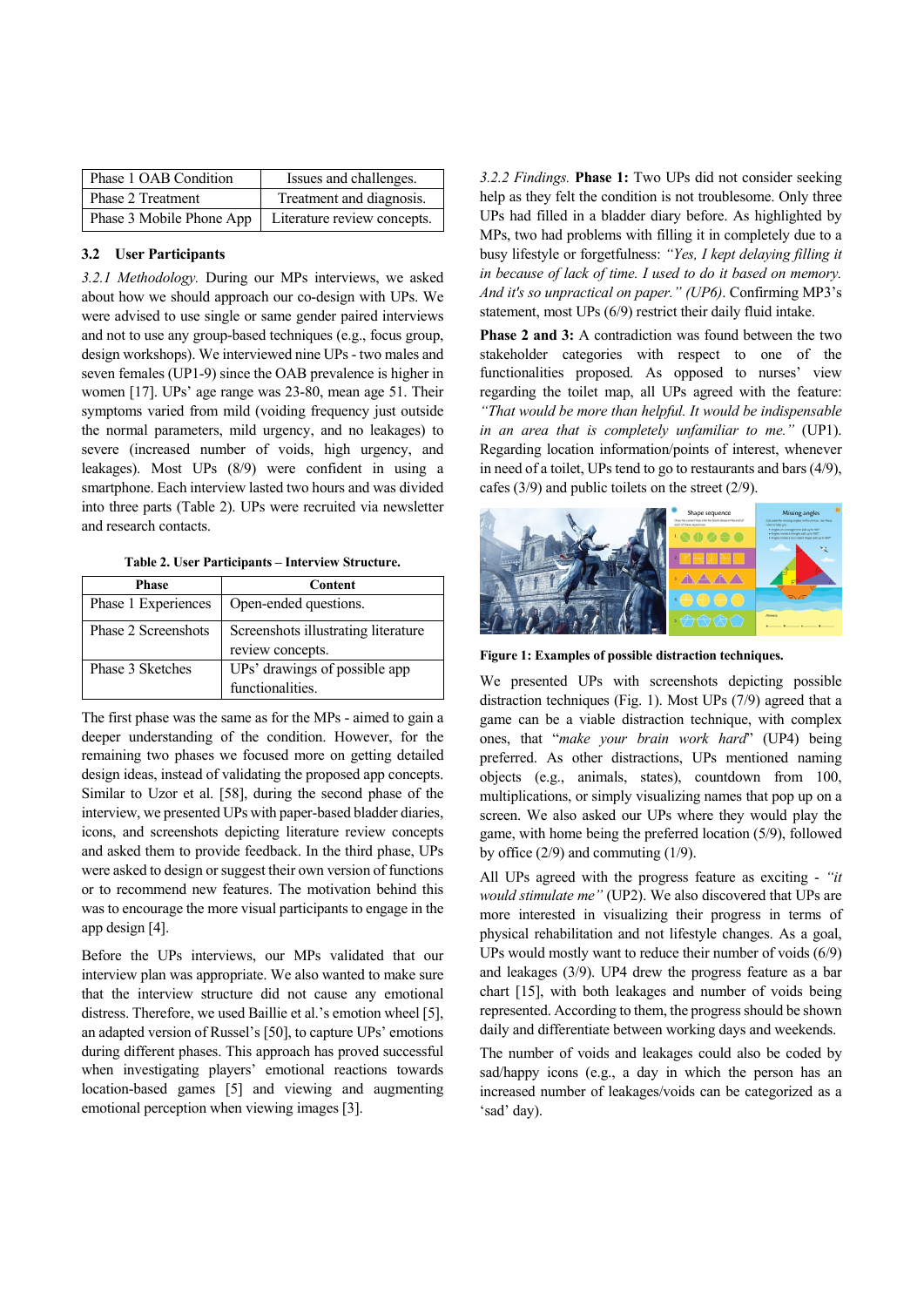

#### **Figure 2: Fluid intake and voiding drawings made by UPs.**

We also discussed the possibility of having a bladder diary and what representations would be best. For the fluid intake input, UPs indicated a mug (Fig. 2 left - UP7), whilst for the voiding one, a toilet representation (Fig. 2 right - UP4).

We also discussed the app icon and having security/privacy features. We presented UPs with various icons, some that aimed not to draw attention (Fig. 3 left) and some OAB related (Fig. 3 right). No major preference was found as four UPs would prefer the non-OAB icon and five the OAB one as "*you can say it's a water app*." (UP6). However, 5/9 UPs would like a security feature such as a password (2) or quick lock (1). UPs' view varied from "*I would most probably delete the app if someone would take my phone and find it there*." (UP2) to "*No extra level of protection. Keep it as simple as possible*." (UP8).



F**igure 3: Example of icon representations: non-OAB related icon (left) and slightly OAB related icon (right).**

All UPs agreed with receiving PFM exercises reminders and 8/9 would also like an alert reminding them to drink more liquids. As a modality to receive reminders, vibration was chosen by all UPs, followed by sound (4/9) and silent (3/9). Confirming one of our initial hypotheses that people might perceive the app as being embarrassing, UP1 suggested hiding the reminder: *"Consider the fact that you are home and you have a visitor. You wouldn't like anything audio or with sound*.*"*, with UP2 adding: *"No pop-up notification – What if your phone is in front of someone?"*. In addition to fluid intake reminders, we also wanted to understand UPs' view regarding the PFM reminder icon. We presented them with various screenshots (Fig. 4), from which Fig. 4 left (4/9) and Fig. 4 right  $(3/9)$  were the preferred ones by  $7/9$  UPs.

A new function was suggested by UP6, as an official permit to help people gain quick toilet access in public spaces. The motivation behind this is that certain public spaces (e.g., motivation behind this is that certain public spaces (e.g.,

 $\overline{2}$ 

 $\overline{2}$ 



APM



**Figure 4: Example of PFM exercises reminder screenshots: PFM related icon (left) and slightly PFM related icon (right).**

Regarding the emotion wheel feedback, UPs mostly expressed positive emotions such as 'Relaxed', 'Calm' and 'Happy'. This suggests that interviews might be a suitable method for gathering requirements with participants suffering from a sensitive condition. During the third phase, we encountered 11 positive and 7 negative emotions. This might be because, although some UPs were pleased with their contribution *"I like drawing!"* (UP4), some did not like drawing: *"I don't like drawing things."* (UP9).

# **3.3 Design Decisions**

Based on the design findings from this study, we developed the first prototype on a Samsung Galaxy S6 smartphone, with the following main functions:

**Progress**: Considering UP4's drawing and other UPs' comments, we decided to design the progress function by means of charts, with both happy and sad icons. Users would also have the option of setting up a goal in terms of the number of voids they would like to achieve in a day.

**Reminders and Disguise**: As no agreement was reached, we decided to re-visit these features during Study 2.

**Distraction**: We settled upon three techniques for distraction: two games and one non-game oriented. The first game was Tetris [21] (Fig. 5 right) as puzzle games increase users' level of attention [8, 13] and can be an ideal distraction technique. Tetris also proved successful when dealing with Post-Traumatic Stress Disorder as it requires attention and information processing [21] – which further strengthens its use as a way of distraction. Since multiplications were also suggested, we considered that the mathematical game 2048 [63] (Fig. 5 left) would be another suitable distraction. Finally, as UPs also suggested distractions that do not require any interaction and the fact that they wouldn't be able to play games all the time at work, we implemented the concept of doing quick PFM contractions as a distraction.

ir <sub>level</sub>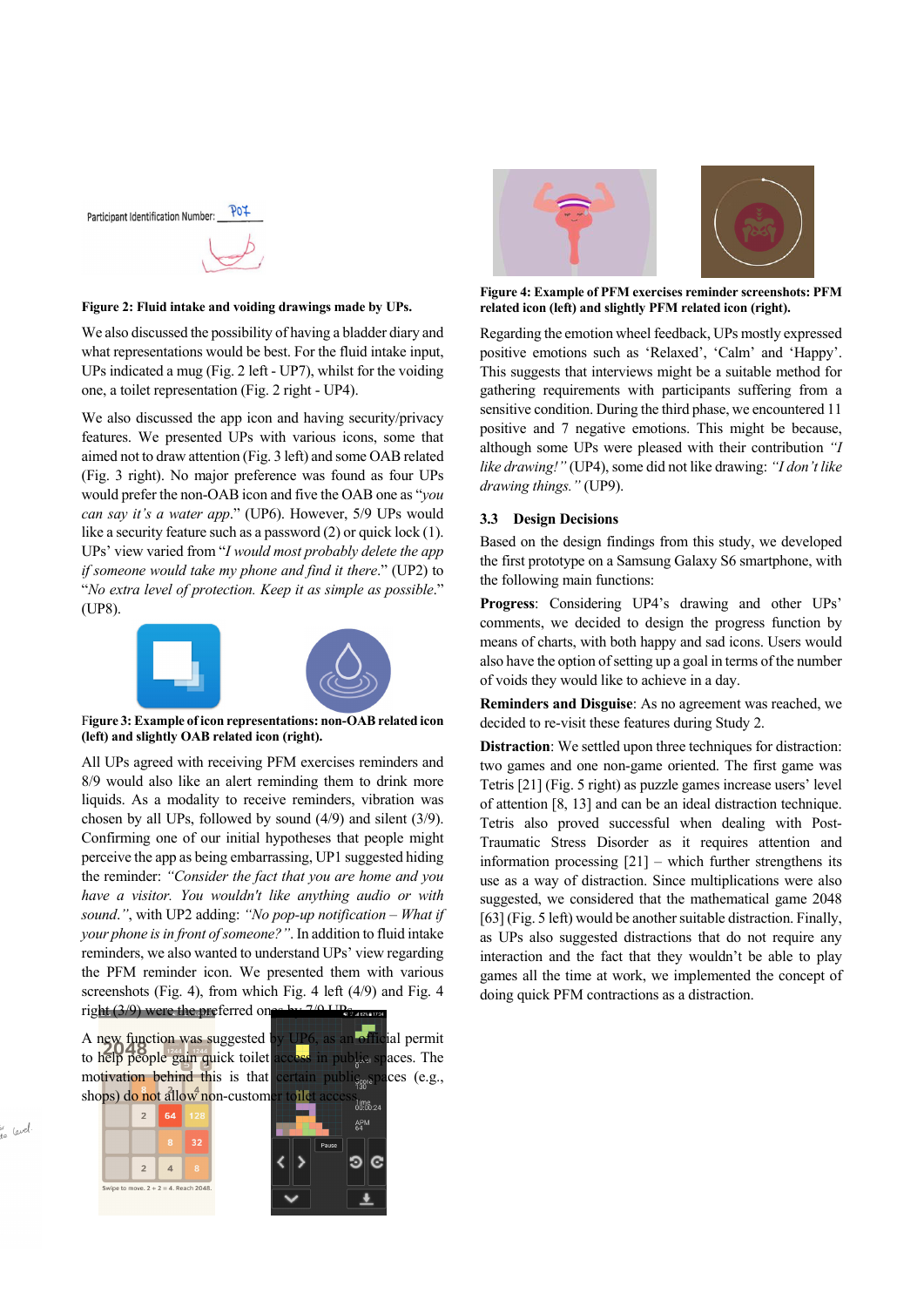#### **Figure 5: The two games proposed in the application: 2048 (left) and Tetris (right).**

**Map**: The map feature is a customized version of the Google Maps application [24] that includes only the locations mentioned by UPs during the interviews (e.g., restaurants, bars) which might have toilets. The function also provides directions together with duration to reach the destination.

**Bladder Diary:** We decided to implement the fluid intake representation as in Fig. 2 left. UP4's suggestion was to design the voids screen as a toilet (Fig. 2 right). However, we felt as this representation would remind people of their condition and due to privacy concerns, we decided to use the same design as for the fluid intake screen (e.g., a mug). Precise urine quantities are required when filling in paper-based bladder diaries or in existing OAB apps [30, 57], forcing people to use a receptacle each time to measure the outcome. Intuitively, this becomes inconvenient when in public spaces or even at home. We, therefore, decided to use approximations to avoid users having to measure urine and instead implemented it as clickable images (Fig. 6 left). As in the paper-based diary, our representation also records when, their urge, and how much they urinated.

**Treatment Description:** This feature contains a description of the condition and its treatment, gathered from medical leaflets designed for people with OAB.

**Toilet Pass**: A simple screen with text and images, specifying the person has OAB and needs toilet access.

## **4 STUDY 2 – PROTOTYPE INTERVIEWS**

After the development phase, we wanted to validate our prototype by interviewing again MPs and UPs. Both sets of interviews consisted of open-ended questions; data were analyzed in the same way as before.



**Figure 6: Our voids representation (left) as opposed to the paperbased bladder diary (right).**

## **4.1 Medical Participants**

*4.1.1 Methodology.* The app complies with UK OAB guidelines and we also confirmed with MPs that it is suitable for their patients. MPs were presented with the app installed on a Samsung Galaxy S6 device and asked to comment on the features. In total four semi-structured interviews were conducted with one medical consultant (MP2) and four urinary continence specialist nurses (MP3 - 6). MP2 and MP3 took part in Study 1 under the same MP number. MP4 and MP3 were partially interviewed together as MP4 had to leave during the interview. All interviews were conducted face to face and notes were taken down.

*4.1.2 Findings.* MPs agreed with the functionalities presented and provided suggestions on how to improve them. Regarding the progress, MP2 suggested providing only happy icons as positive reinforcement. Although the information provided in the treatment description was chosen from valid leaflets, providing images and links was suggested. In line with the literature stating that OAB is an embarrassing condition [10], two nurses suggested to not specify the name of the condition in the toilet pass due to confidentiality reasons or personal preferences "*People might not like that it states it's OAB.*" (MP5).

Contradictions were also found between the feedback provided in Study 1 and the findings of this study. For example, all MPs now agreed with the map feature with MP3 stating: *"Depends on the regime, I don't think it's a bad feature."*, whilst MP4 mentioned: "*I understand the contradiction as the map can increase the perception of going to the toilet. However, I agree with the feature as it reduces anxiety - it provides reassurance and helps people adjust to the regime better*.". Another contradiction found was regarding the bladder diary. Whilst two nurses emphasized the fact that precise urine quantities are needed otherwise the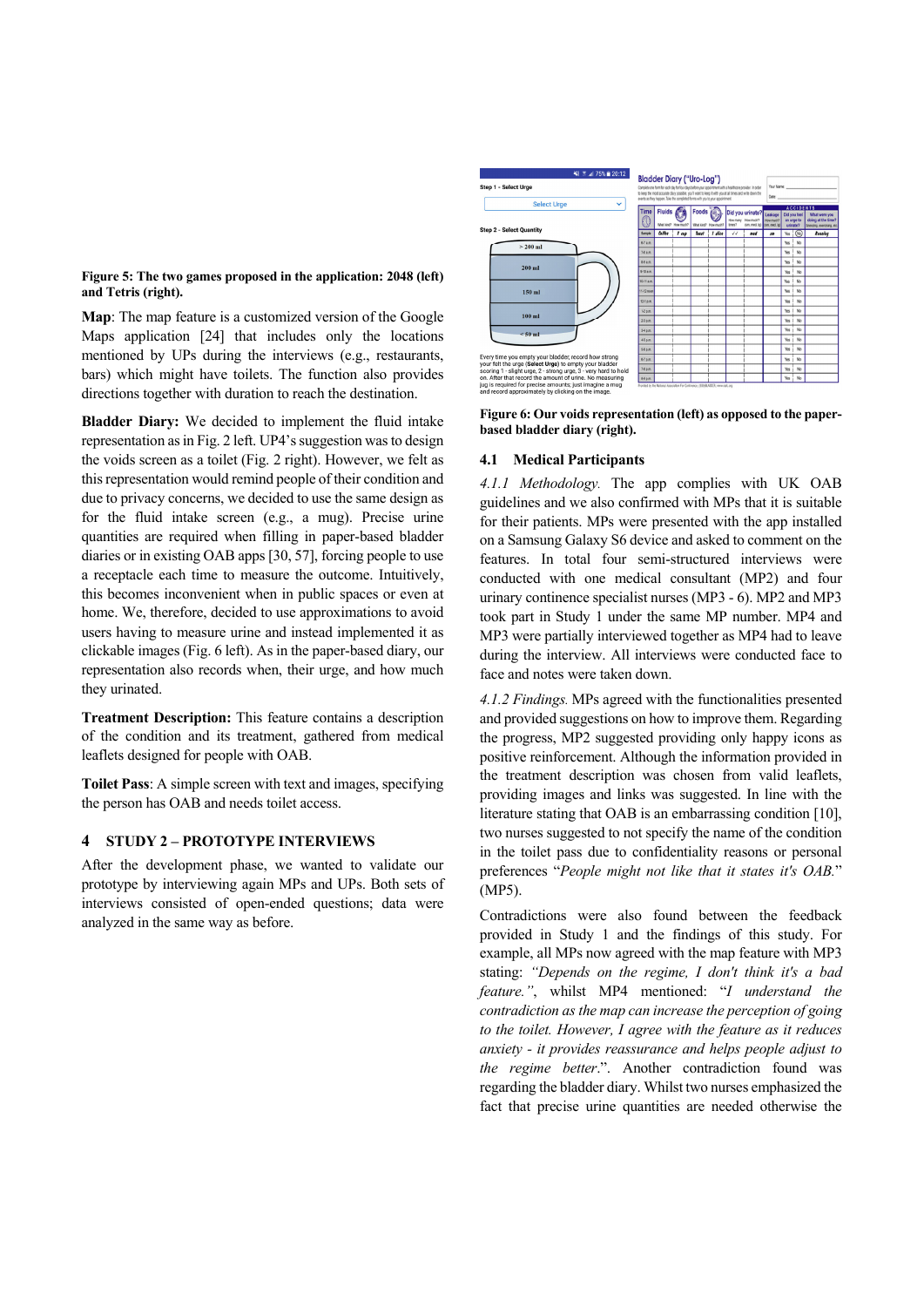diary would be meaningless, MP2 agreed with using approximations as "*Measuring urine is not easy and this would increase compliance*.".

## **4.2 User Participants**

*4.2.1 Methodology.* As with the MPs interviews, UPs were presented with the updated app and asked to provide feedback. In addition, they were presented with possible embarrassing situations and asked if they might want the app to be discreet. We interviewed six people (UP9-14) with OAB symptoms of various ranges, five females and one male, age range 35 - 73, mean age 54.6. UP9 also took part in Study 1. All UPs either agreed or strongly agreed that they are confident using a smartphone. With respect to OAB apps, only one UP is using the Squeezy [55] app for PFM exercises. Only one interview was conducted face to face and all others via Skype. Among the online interviews, three UPs were presented with app screenshots as they did not own an Android OS device. As the purpose of this interview was to collect qualitative data regarding the app design, we felt that presenting the prototype in various ways did not influence UP's view. We recruited UPs via contact provided in an online bladder diary questionnaire.

*4.2.2 Findings.* All UPs agreed with the functionalities implemented. Several improvements were suggested such as displaying only one location at a time on the map *"because sometimes the icons are too close to each other*" (UP13) or to revise the urine quantity representation in the bladder diary. In line with the MPs' comments, two UPs suggested improving the treatment description with more information on the PFM topic. UPs would mostly play the games at home (5/6), followed by on the bus (3/6) and work (1/6). Nearly all UPs (5/6) mentioned the same locations for both games. Candy Crush [12] and Solitaire [54] were other games suggested. Some of the other distraction techniques, e.g., countdown from 100 and naming objects did not meet with much approval with half or less saying these were suitable. As for the MPs' feedback regarding the toilet pass, two UPs suggested changing the OAB terminology to "*sensitive bladder*" (UP11) because "*OAB symptoms seems like a medical term*." (UP15).

The progress icons generated mixed feedback with one UP stating: "*The sad face shows you've failed but it might not be the case. For example, for me, the urge is worse when it's cold outside and it's not my fault*." (UP10). Regarding the privacy aspect, only UP10 asked for a password to open the app. All other UPs suggested avoiding this functionality as: "*It would only overcomplicate things*" (UP11), "*It's not that sensitive info, it's not a major priority*" (UP13), and, "*It would be too* 

*complicated and if I have the urge an extra layer would annoy me.*" (UP14). All UPs voted for the same app icon (Fig. 3 right) as "*it's descriptive but doesn't offer too much info*." (UP10).

Although all UPs agreed that it would be useful having a PFM exercises reminder, no agreement was achieved regarding the modalities by which to send the reminder, when to send it or its icon. Whilst two UPs did not want any icon, two preferred Fig. 4 left and two Fig. 4 right.

Contradicting the literature review and Study 1 findings regarding embarrassment and stigma, no ideas for making the design more discreet were generated or asked for by UPs during this study.

#### **4.3 Design Decisions**

We took on board the new suggestions and decided to implement several changes. Firstly, with respect to the *map*, we settled upon displaying only one location at a time, giving the option to users to see additional toilet locations if they wished. Secondly, the *progress* was changed to only show positive icons, which are generated based on the goal (Fig. 7). We decided to represent the first three days of the progress based on the data entered into the diary (as this is a common practice in the UK [20]). However, as people fail to fill in diaries, we felt it would be appropriate to automatically calculate the progress for the remaining days according to distraction techniques usage and other notifications sent by the app. Thirdly, small changes were made in the *bladder diary* function regarding the urine quantities. Fourthly, the text in the *toilet pass function* was changed based on recommendations.



**Figure 7: Original (left) and New (right) Progress Chart.** 

Lastly, we changed some information in the *treatment description* provided and added two videos. The only function remaining the same is the games as no changes were suggested. No privacy feature was implemented as no agreement could be reached during Study 1 and only one UP wished one in Study 2. Finally, we settled upon Fig. 3 right as the app's icon, Fig. 4 right as the PFM exercises reminder icon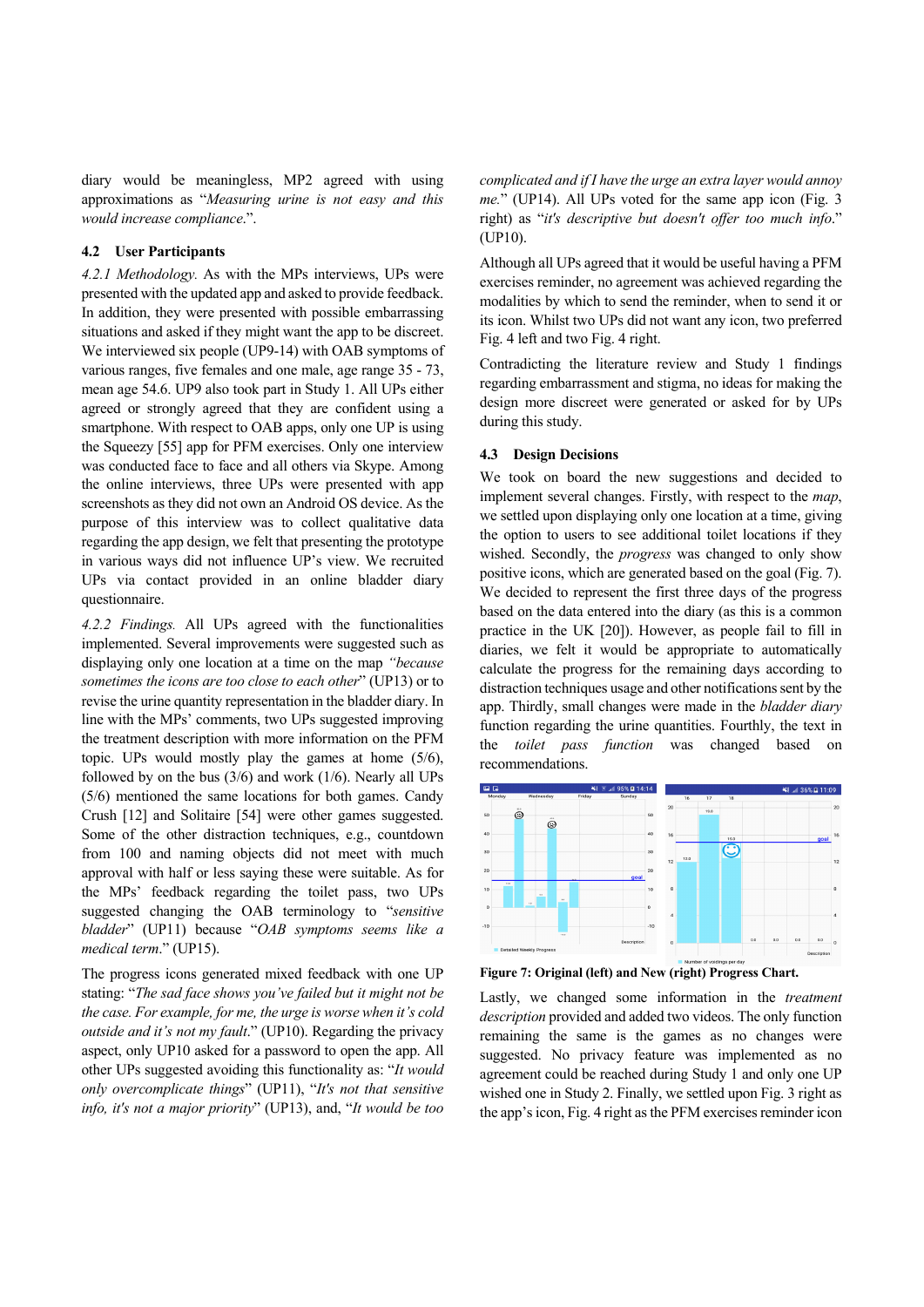and letting users decide by which modality they wish to receive a reminder.

# **5 STUDY 3 – SHORT FIELD STUDY**

Kjeldskov and Skov [47] and Baillie and Schatz [6] underline the importance of conducting short in situ evaluations as labbased ones could leave usability or UX issues unrevealed. We, therefore, evaluated the app during a short field study with UPs. When evaluating an app for older adults with age-related macular degeneration, Hakobyan et al. [26] conducted a preliminary 7 days evaluation study before carrying on with a 6 weeks longitudinal field one. Previous sensor research [34, 39] found differences between weekdays and weekends and recommend undertaking a study which lasts at least a week (best 9-11 days) and collects both weekday and weekend data. Given this, we ran the study for 9 days.

## **5.1 Methodology**

The study was divided into three phases (Table 3) and aimed to discover app usability issues, collect sensor data to understand how people interact with the app in the field, and understand if users' design decisions from previous studies hold when using the app in a real-life context.

**Table 3. User Participants – Study 3 Structure.** 

| <b>Phase</b>   | <b>Content</b>                      |
|----------------|-------------------------------------|
| Phase 1 Set Up | App installation and usability      |
|                | evaluation.                         |
| Phase 2 Field  | Nine days uncontrolled field study. |
| Study          |                                     |
| Phase 3        | App uninstallation and usability    |
| Uninstallation | evaluation.                         |

We started by posting invitations on social media and flyers around universities, libraries and leisure centers. We also emailed prostate cancer support groups. As people were not coming forward, we also advertised the study over the radio. We recruited six UPs (UP15-20), three males and three females, age range  $26 - 66$ , mean age 54.6. Most UPs  $(5/6)$ agreed or strongly agreed they were confident using a smartphone. No UP was aware of other OAB apps.

The first phase was a face to face or Skype interview in which the app was installed on UPs' phone. After installation, UPs were asked to interact with the app by conducting tasks related to the features (e.g., set up the desired preferences, input data into the diary and inspect the map). After each task, UPs evaluated the workload using the standard NASA-TLX questionnaire [42, 27]. We provided UPs with tasks and NASA-TLX questionnaire as we wanted to evaluate the app

and the mental load of the games (since we were using them as a suppression technique). This measure has proved successful when evaluating other mHealth apps [28, 38]. Again, we used the emotion wheel by Baillie et al. [5] to capture players' emotions regarding the games. We administered a wheel before playing the game to capture their initial emotions and a second one after to understand whether this type of distraction had an emotional impact on users.

The second phase was a 9 days field study in which UPs interacted with the app freely in the field. As suggested in [39], we collected sound, light and magnetic field data to capture environment data, WIFI (connected and visible hotspots name) to determine location and accelerometer to determine motion. Additionally, we collected app log data (number of accesses per feature and duration) from all UPs. We collected the environment and other data as we wished to investigate how an algorithm could be used to improve app functions such as distraction techniques durations and frequency of reminders. Data were automatically collected and uploaded to a server. No personal information such as photos, messages, and contacts was accessed or collected.

After the field study, UPs were asked to participate again in a short interview (Phase 3). As we wanted to determine whether using the app in the field has an impact on the way users perceive it, the same procedure as in the first phase was applied. Additionally, UPs were asked to fill in a SUS questionnaire [9] and answer additional questions, composed of 5-point Likert scales. These data were needed to understand whether the app was usable, if the UPs were satisfied with the features and if they would recommend the app to other people with OAB. At the end of the interview, the app was uninstalled from their phone. Apart from UP16 who owned a Huawei device, all other UPs owned a Samsung Galaxy smartphone, same as the device used for development. Full data (including sensor data) were collected from UP15, UP17, UP18, and UP19. Due to technical issues, only interview and app interaction usage data were collected from UP16 and UP20.

# **5.2 Findings**

Although evaluated by only six UPs, the 85.8 SUS score indicates that the app usability can be classified as excellent [7]. This is also reflected in the fact that all UPs would recommend the app to other OAB people and all would like to be informed when the new app version is available. UP20 emphasized the benefits of using the app: *"The more I used the application, the better. I feel more relaxed about it. It helped me to take more control. I'm going to the toilet less,*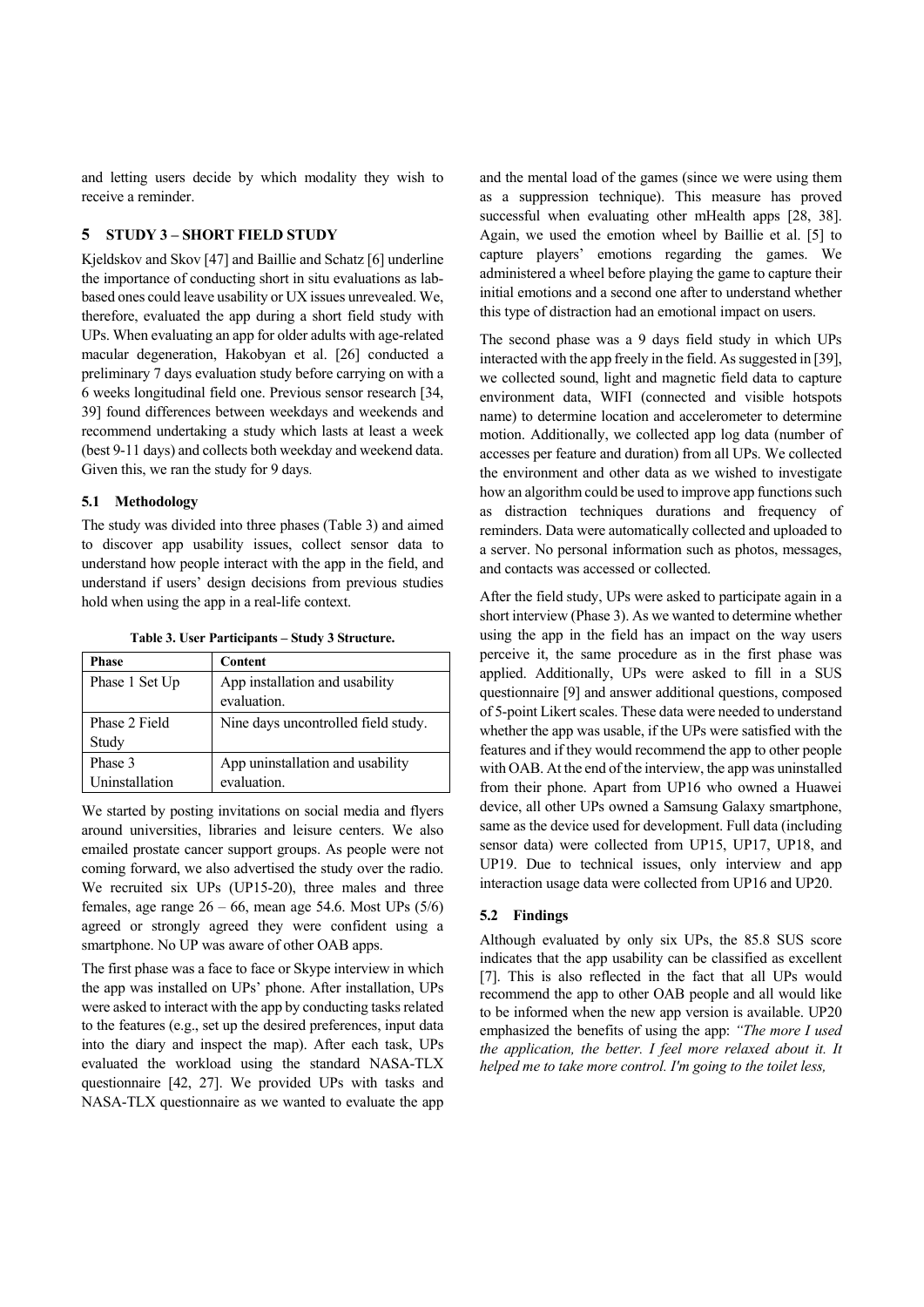| <b>Distraction</b>           | UP          | Location                 | <b>Movement</b>          | <b>Environment</b>         | <b>Total No.</b><br><b>Days</b> | <b>Total No.</b><br><b>Accesses</b> | <b>Duration</b>                    |
|------------------------------|-------------|--------------------------|--------------------------|----------------------------|---------------------------------|-------------------------------------|------------------------------------|
| 2048                         | <b>UP15</b> | Home,<br>Travelling      | Still, On Foot           | Quiet/Loud,<br>Dark/Bright | 1                               | $\overline{4}$                      | $1 - 8$ mins                       |
|                              | <b>UP17</b> | $\overline{a}$           | $\overline{a}$           |                            | 1                               | 3                                   | $1$ min                            |
|                              | <b>UP18</b> | Home                     | Still                    | Quiet, Dark                | 8                               | 33                                  | $5 - 41$ mins                      |
|                              | <b>UP19</b> | Home                     | Still                    | Quiet, Dark/Bright         | 3                               | 4                                   | $3 - 10$ mins                      |
|                              | UP20        | $\overline{a}$           | $\overline{\phantom{a}}$ |                            | 2                               | $\overline{4}$                      | $3 \text{ secs} - 18 \text{ mins}$ |
| <b>Tetris</b>                | <b>UP15</b> | Home,<br>Travelling      | On foot, In<br>Vehicle   | Quiet, Dark/Bright         | 4                               | 5                                   | $7$ secs - 16 mins                 |
|                              | <b>UP17</b> | Home                     | Still                    | Quiet, Bright              | 3                               | 3                                   | 2 mins                             |
|                              | <b>UP18</b> | Home                     | Still                    | Quiet, Dark                | 8                               | 22                                  | 16 secs - 47 mins                  |
|                              | <b>UP19</b> | Home                     | Still                    | Quiet, Bright              | 3                               | 3                                   | $2 - 3$ mins                       |
|                              | <b>UP20</b> | $\overline{a}$           | $\blacksquare$           |                            | 7                               | 16                                  | $1$ secs - 22 mins                 |
| Quick<br><b>Contractions</b> | <b>UP15</b> | Home                     |                          | Quiet, Bright              | 1                               | 1                                   | 12 secs                            |
|                              | <b>UP17</b> | Home                     | $\overline{\phantom{0}}$ | Quiet, Bright              | $\mathbf{1}$                    | 1                                   | 8 secs                             |
|                              | <b>UP18</b> | $\overline{\phantom{a}}$ | $\overline{\phantom{0}}$ | $\overline{\phantom{a}}$   | 3                               | 6                                   | $0 - 23$ secs                      |
|                              | <b>UP19</b> | Home                     | $\overline{\phantom{a}}$ | Quiet, Bright              | 1                               | 1                                   | 12 secs                            |
|                              | UP20        | $\overline{\phantom{a}}$ | $\overline{\phantom{a}}$ |                            | 6                               | 15                                  | $1$ secs - $2$ mins                |

**Figure 9. Users' engagement with the distraction technique**s.

*am less anxious. I managed to drop 2 runs to the toilet per day. It helped me make a routine of avoiding going to the toilet, especially by doing the PFM exercises."* 

**Progress**: UPs mostly checked their progress at home, during the first three days and after entering voiding data into the diary. This could reflect the fact that people like to visualize their progress. The number of instances for checking their progress decreased significantly after the first three days in which they were asked to fill in the bladder diary (Fig. 8). This might mean that UPs questioned or did not understand the accuracy of the automatically calculated progress or perhaps more interaction is required to keep them motivated.



**Figure 8: Total number of accesses per day regarding the progress feature over the course of the study.**

UPs perceived the overall workload between  $0\%$ -5%, indicating that reading the progress chart was easy to do. Most UPs (4/6) were satisfied with the feature and 5/6 strongly

agreed or agreed that seeing their progress was motivational. Regarding setting up a goal, all UPs strongly agreed or agreed it was motivational. Half UPs managed to achieve their goal, from whom two strongly agreed that seeing the happy icons in the progress was motivational: "*It made me aware that I made my target.*" (UP17).

**Reminders:** According to their preferred settings, 5/6 UPs consider the PFM reminder as being important and did not have an issue with the notification being displayed on their screen when the phone is locked. This finding contradicts the discreetness suggestions provided in Study 1. As previously found [38, 14], 4/6 UPs stated the reminders helped in adhering to their exercise and fluid intake regime: "*Think it is a good feature, it was helpful*." (UP20), "*The whole app made me aware of the exercises and the fluids.*" (UP17). Only two UPs are not drinking the right amount of fluids per day and received the reminder. Among them, one mentioned it helped them drink a proper amount of fluids.

**Distractions**: All UPs agree or strongly agree when asked if they are satisfied with the games: *"Now I found I can distract myself-not totally, but I can take my mind out of the urge and go continue with other things."* (UP18). The complexity of the games played an important role, as UP20 commented about the game 2048: "*I get totally caught into this. I find it very*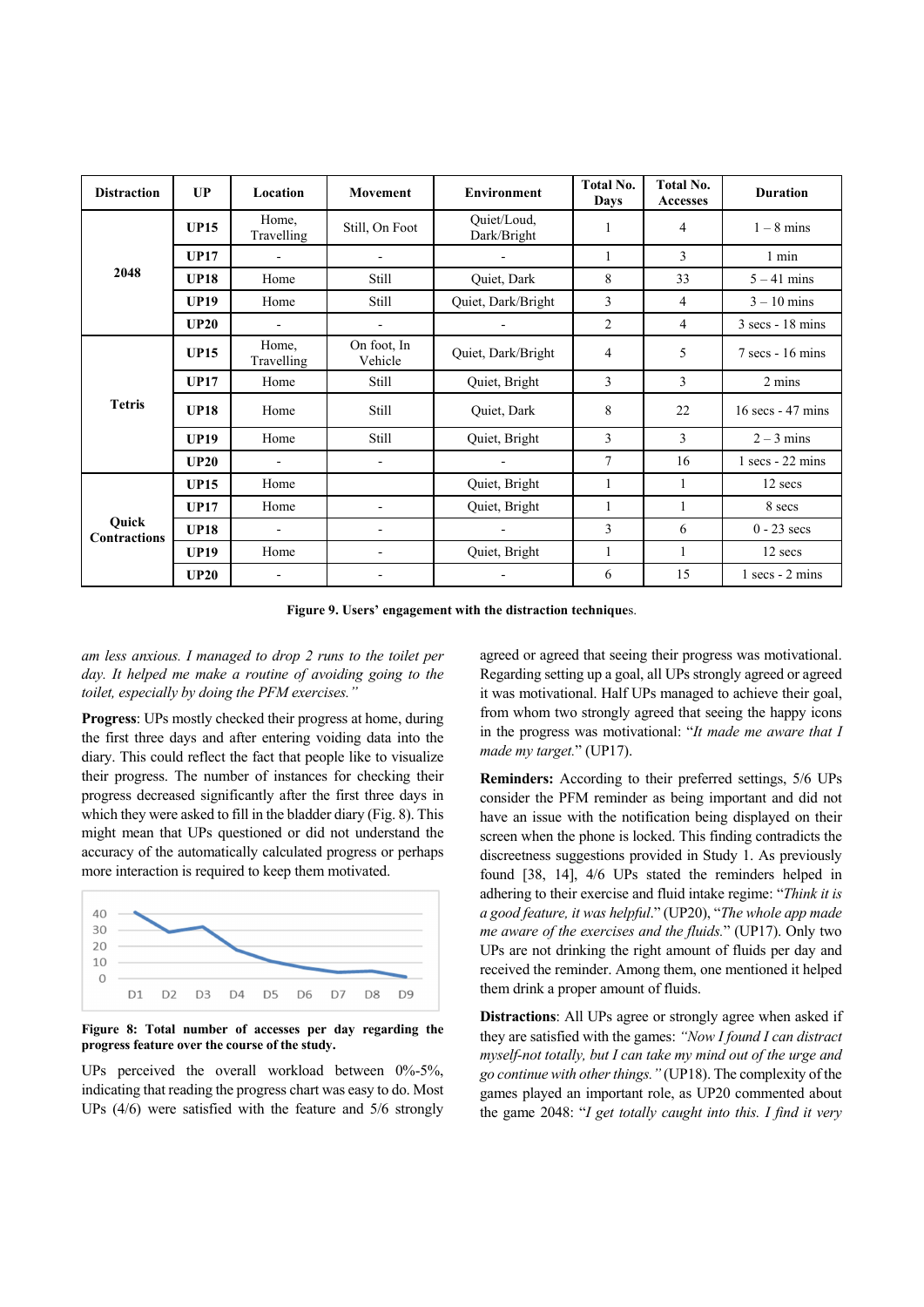*absorbing.*" and added, "*Your games are complicated which is good on one hand."*

Most UPs perceived the mental workload on the NASA-TLX as being high (70%-90%) and showed an increased level of Frustration (e.g., 90%): *"It's not easy. I enjoyed playing this one but it's again frustrating."* (UP19 regarding 2048). For Tetris, the temporal demand and the level of effort were marked with a workload between 20%-100%.

The emotion wheels provided before and after playing the games show a change in emotions in 2/6 UPs (from Amused and Happy to Frustrated). Contradictions were also found between the feedback provided. UP19 felt approximately 30%-35% Frustrated but selected positive emotions (Relaxed and Amused) in the emotion wheel after playing 2048. UP18's emotions (Satisfied and Amused) are in contradiction with feeling 25%-30% Frustrated after playing Tetris. As games (especially Tetris) might cause anxiety in its players [13], we asked our UPs whether they encountered similar experiences. No UP mentioned that the games caused anxiety while playing. Although the feedback collected in the emotion wheels and the NASA-TLX questionnaire show some emotion changes, none of them relates to anxiety.

UPs' engagement with the games varies as some (e.g., UP18) played multiple times per day in 8/9 days of the study, whilst others (e.g., UP20 and UP19) played for two-three days. Location is also an important factor as all UPs mostly played the games at home. This is strengthened by UP19's comment that *"Games helped me. But they do not work when I am out and about and walking."* and UP20 who is *"More confident in using the distractions when at home or at work.".* Fig. 9 shows how each UP interacted with the distraction techniques during the study (UP16 only played Tetris once for 6 minutes).

Regarding the quick PFM contractions, UPs evaluated the overall workload between 0%-5%, indicating that reading the instructions is easy. This distraction met with higher approval among female UPs (2/3): *"The most successful in terms of, let's say discreet and less time required. It's quite efficient for me."* (UP20).

**Map:** UPs evaluated the overall workload of interacting with the feature to be low on all NASA-TLX scales (between 0%- 10%). Contrary to our expectations, UPs did not use the feature at all during the field study. One reason for this might be the fact that UPs used the app for a short period of time in known locations and did not find themselves in a situation where they needed to use the map. Although nurses declared in Study 1 that a toilet map would stop people from adhering to treatment as it would facilitate toilet access, the feature is perceived as providing assurance: *"Like to know in the back of my head there is a toilet."* (UP20). So contrary to our original thoughts, the main function of the map could be reassurance, indicating that lack of interaction does not mean lack of user need for the function.

**Bladder Diary:** All UPs evaluated the overall NASA-TLX workload to be 0%-5%, indicating that inputting data is trivial. This is validated by the fact that all UPs strongly disagreed that inserting data was difficult. The following comment validates the literature [61] and Study 1-Findings and explains why UPs mostly inserted data when at home: "*I strongly agree it's difficult remembering to input data. I did best on my routine days but during weekends it's different. It's hard to remember to record something that is natural and not a big event*." (UP20).

Most UPs (4/6) filled in the diary only for the three requested days, although some did it for more days. For most UPs, the accuracy of the data inserted is questionable as the timings for inputting fluid and void data coincide. This is also reflected in the fact that UPs mostly inputted the data at home, which means it was not in real time. We wanted to make filling in the diary as easy as possible and decided to automatically save the time when users input data. However, our findings show that UPs would actually like altering the timings: *"The possibility of altering the time for the bladder diary as it's not always possible to record things straight away. I used to do a mental record and then fill it in."* (UP16). This might also be the reason why the timings for inputting fluid intake and void data coincide. Regarding approximating the urine quantity, 4/6 UPs strongly disagreed or disagreed it is difficult to do.

**Treatment Description:** All UPs evaluated the workload between 0%-5%. All UPs strongly agree or agree with the feature and found the information provided useful. Although it has been suggested to include videos, only one male UP watched the two available videos. UP17, already familiar with the exercises declared *"I didn't watch the videos as I am already doing them. Maybe to refresh but after 3 years I think I'm doing them right."*.

**Toilet Pass:** Half of the UPs strongly agree with it. Although it has been accessed multiple times, no UP used it in unknown places: *"It might be useful. I have a card in my wallet, but I would use that one first."* (UP16).

## **6 DISCUSSION**

In this section, we discuss the outcomes from the three studies and how they address our research questions.

**RQ1:** *What key features should an OAB mHealth app have to support people during self-managed treatment?* 

**Progress**: We wanted to understand whether we should allow users to set goals, show their progress and provide positive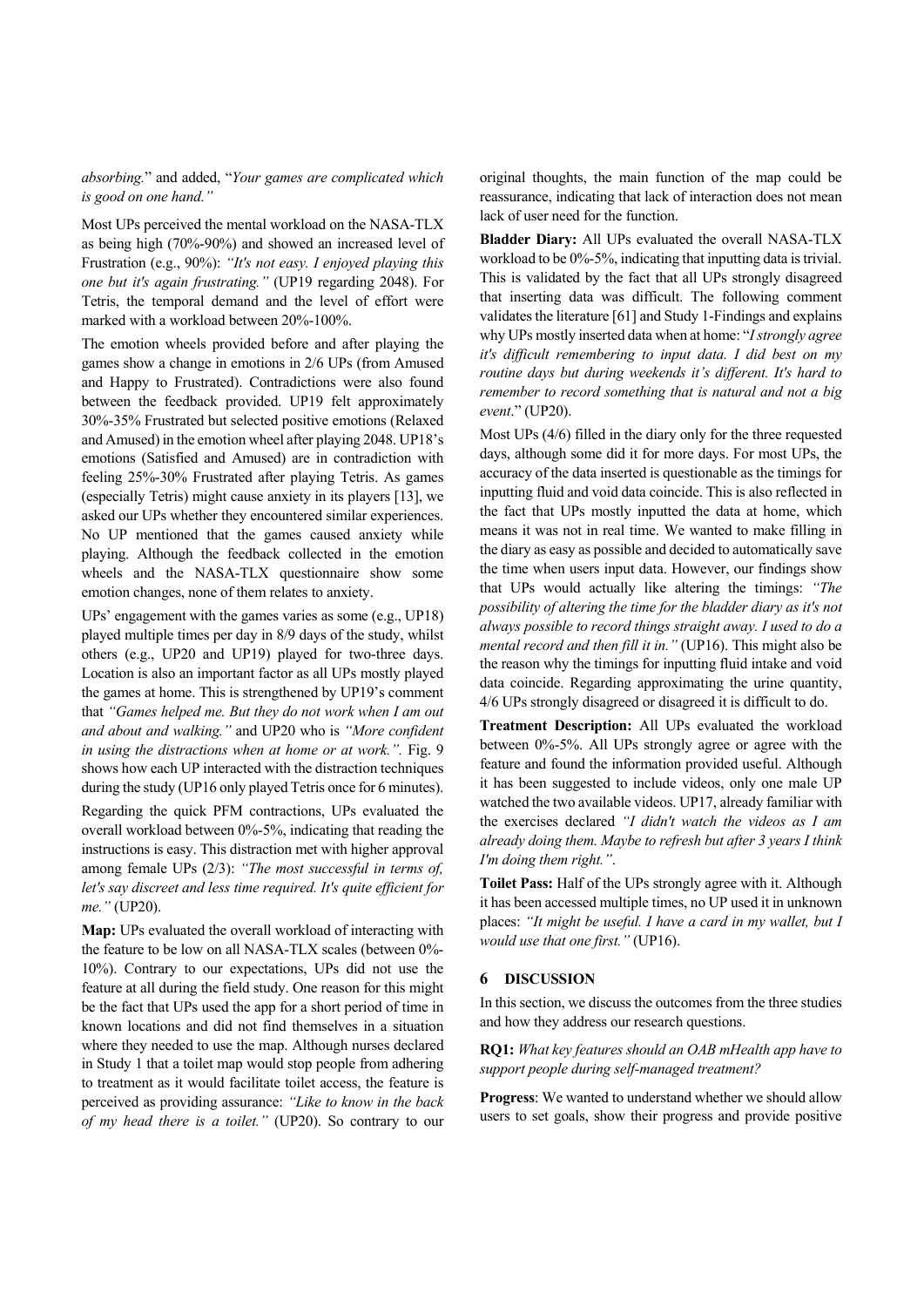feedback when the goal is reached. Although the progress feature was met with high approval during the first two studies, we obtained mixed results during the field study. For the first three days, the progress was displayed based on the data inputted in the bladder diary. In the following six days, it was automatically calculated based on distraction techniques usage and other notifications sent by the app. In comparison to the first three days, we found that in this part of the study (in which no user interaction was needed) the progress checking dropped significantly. This seems to suggest that either UPs did not understand how the app was automatically calculating progress or that a minimal level of interaction is required, such as filling out the bladder diary daily in order to keep users motivated in tracking their progress. In our next app version, we will ask users to keep on entering data into the diary (as the findings showed this was quick to do and required low workload).

**Reminders**: Performing daily PFM exercises is an important part of the bladder retraining regime as well as drinking a proper amount of fluids per day. Our results show that reminders help people with their PFM exercise regime and in promoting a healthier lifestyle.

**Distraction**: We wanted to implement distraction techniques from going to the toilet when there is an urge to urinate. Mobile phone games have proved successful in promoting healthier lifestyles such as teaching people how to make healthier meal choices [25] or motivating them to have a healthy water intake [14]. On the other hand, interactive games did not prove successful in helping people quit smoking [46]. Given UPs' comments and interactions during the field study, our results tally with [25] and indicate that games could be a successful distraction technique, if users find it engaging. Given the high perceived workload in the Mental Demand scale measured using the NASA-TLX, playing mentally demanding games could also be a successful urge suppression technique. The NASA-TLX also showed that there was a high level of frustration after playing the games. However, the emotion wheel results indicate that users were amused and satisfied. This could suggest that designers should not rely only on the NASA-TLX questionnaire if they want to have a full picture of users' feelings towards a certain interaction.

**Embarrassment:** We wanted to know if the app needed to be disguised or have additional access permissions because of potential embarrassment concerns. Contradicting literature findings, our results show that embarrassment was not a major factor for our UPs. Whilst discreetness and increased privacy ideas were suggested during Study 1, UPs in Study 2 said that an additional level of security could over complicate things,

causing annoyance when quick app access is needed. It is therefore clear there may be competing demands when it comes to an OAB app e.g., security could be an impediment to quick access.

**Location**: We investigated the possibility of having a map displaying the nearest points of interest that might have a toilet. Although contradictions were found between the two stakeholder categories, UPs emphasized the importance of having such a feature and therefore, we decided to implement it. Although UPs did not interact with it during the field study, we found that they said that it provided reassurance. We would like to dig deeper into this interesting aspect for design and re-evaluate the feature during a longitudinal field study.

**Bladder Diary**: A bladder diary is a form of assessment. During the field study, UPs tended to check their progress immediately after entering data in the diary. This might indicate that people like to track their symptoms. Therefore, we think that providing users with a direct interaction process that then is reflected in their progress may be important for a mHealth app and that graphical representations of the assessment data should be provided.

# **RQ2:** *How might an OAB app help people self-manage their treatment and raise awareness of symptoms?*

One way of increasing adherence is by showing progress, providing reminders and allowing users to set goals [45, 38]. Our results show that these findings could also hold for embarrassing conditions. Previous research [45, 37] showed the importance of progress and positive feedback, such as scores or badges to help people adhere to treatment. However, although linked, the two are usually displayed on separate screens. Our results show that combining happy icons (the user reached their voids goal) and displaying them directly within the progress screen (number of voids in the past week) motivates people. Therefore, mHealth app designers could consider bringing together the progress and the goals onto the same screen.

Confirming other literature findings [38, 14], our data showed that reminders helped our UPs with their exercise regime and in consuming proper amount of liquid per day. Although in previous research reminders were focusing only in one area (e.g., exercise adherence [38], or lifestyle changes [14]), we show that having more than one reminder type is not annoying and could encourage people with their self-managed treatment. Therefore, designers may consider using more than one reminder type.

During Study 1, it was suggested to us to include a treatment outline. This feature met with high approval during Study 2 and had a high number of accesses during Study 3. Moreover,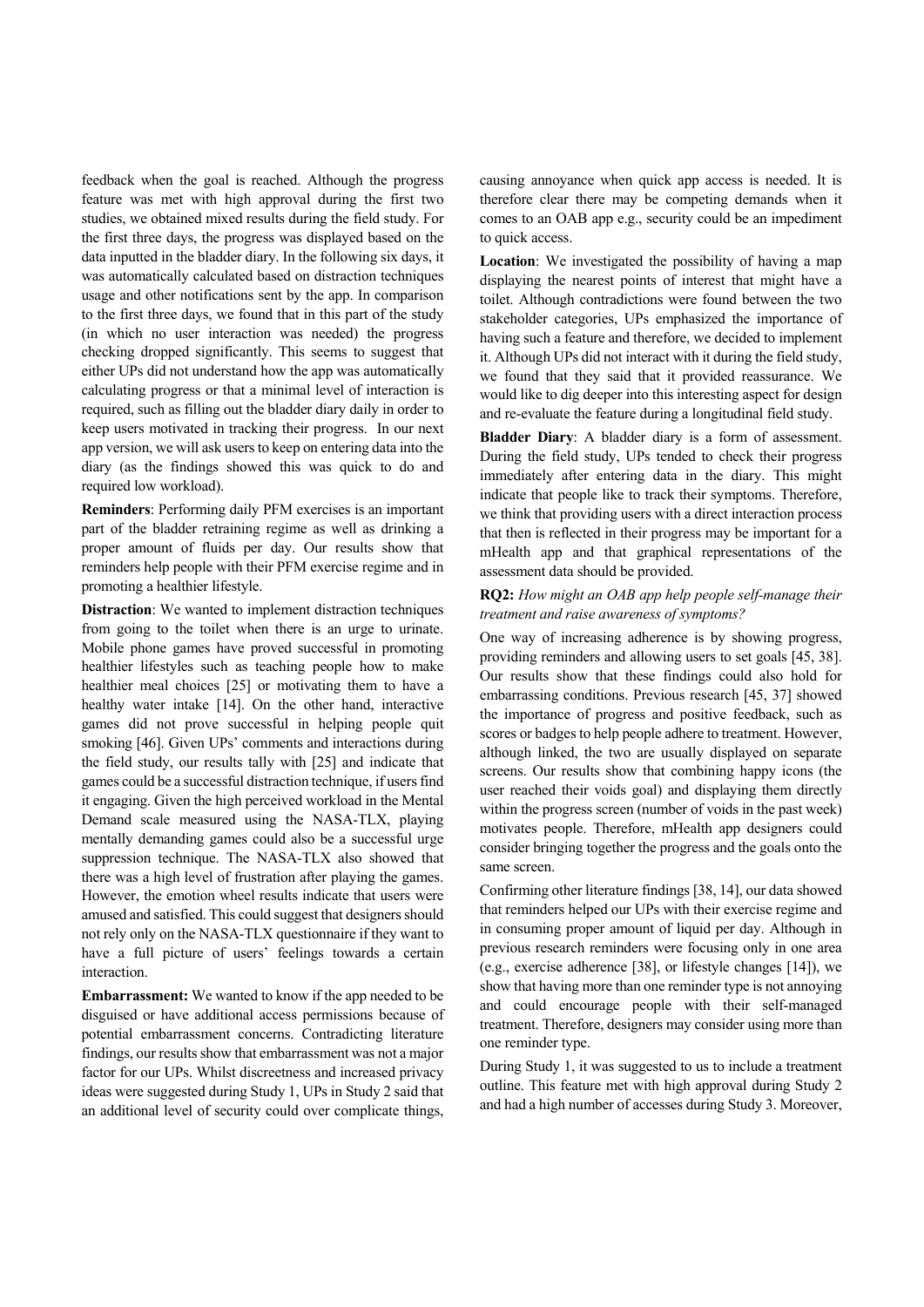given the fact that UPs stated the app made them more aware of their exercises and fluid intake, it can be concluded that the app also has the potential of increasing awareness of OAB symptoms.

**RQ3:** *Does context have an impact on how users engage with the app?* 

As suggested in the literature [6, 47], both lab and field studies are needed to properly evaluate the usability of a mobile phone app. Our data validate this finding as we discovered design issues with some features (e.g., bladder diary, location map, and games) that were not highlighted during the first two studies. Our results also show that context plays an important role in the app interaction as our UPs mostly interacted with it at home. There are only a few instances where people used the app in different locations, such as being in a vehicle. This can reflect the fact that people would mostly use the app in a comfortable but also safe environment.

#### **7 LIMITATIONS AND FUTURE WORK**

One limitation of our work is the low number of UPs in our field study. Despite using all the usual routes and OAB association websites, we encountered major recruitment issues. As we are planning in our next studies to make the app freely available for download, we hope to achieve higher numbers. Our next step is to conduct a longer-term field study to evaluate if the app can increase adherence to self-managed treatment and raise awareness of symptoms.

#### **8 CONCLUSION**

This paper presents an exploratory study in which we codesigned and then evaluated with people with OAB and health professionals an OAB mHealth app. We commenced with an OAB and mHealth app literature review and used this as the basis for our requirements gathering interviews. Based on the data collected we designed the first prototype and validated it again with the same stakeholder categories. Given the second round of feedback, we improved the design of the app and evaluated it in a field study for nine days with people with OAB.

Our findings show that, visualizing progress and setting goals can be viewed on the same screen and could encourage people to continue using the app. Regarding reminders, having more than one type of reminder does not increase annoyance and could encourage adherence to self-managed treatment. Regarding games, users found them engaging and useful in their goal of suppressing the urge to visit the bathroom. We found that designers may want to consider using more than one technique when assessing the success of a game and its emotional impact on users. Contrary to the current research

direction, we discovered that automatically calculating progress may be a detriment to app interaction. We found that an OAB mobile phone app has the potential to increase observance to self-managed treatment and raise awareness of symptoms.

#### **REFERENCES**

- [1] Association of Reproductive Health Professionals. 2011. Diagnosis and Management of Overactive Bladder.
- [2] Mobolaji Ayoade and Lynne Baillie. 2014. A novel knee rehabilitation system for the home. In Proc CHI '14.
- [3] Moses Akazue, Martin Halvey and Lynne Baillie. 2017. Using thermal stimuli to influence affect in different picture display sizes. Personal and Ubiquitous Computing.
- [4] Lynne Baillie. 2002. The home workshop: a method for investigating the home. Ph.D. Dissertation. Edinburgh Napier University.
- [5] Lynne Baillie, Lee Morton, David C. Moffat and Stephen Uzor. 2011. Capturing the response of players to a location-based game. Personal and Ubiquitous Computing 15.1.
- [6] Lynne Baillie and Raimund Schatz. 2005. Exploring multimodality in the laboratory and the field. In Proceedings of the 7th international conference on Multimodal interfaces.
- [7] Aaron Bangor, Philip T. Kortum and James T. Miller. 2008. An Empirical Evaluation of the System Usability Scale. International Journal of Human-Computer Interaction. 24 (6): 574–594. doi:10.1080/10447310802205776
- [8] Walter R. Boot, Arthur F. Kramer, Daniel J. Simons, Monica Fabiani and Gabriele Gratton. 2008. The effects of video game playing on attention, memory, and executive control. Acta psychologica 129.3: 387-398.
- [9] John Brooke. 1996. SUS A Quick and Dirty Usability Scale. Usability evaluation in industry, 189(194), pp.4–7.
- [10] Kathryn L. Burgio, Patricia S. Goode, Julie L. Locher, Mary G. Umlauf, David L. Roth, Holly E. Richter, Edward Varner and Keith Lloyd. 2002. Behavioural Training With and Without Biofeedback in the Treatment of Urge Incontinence in Older Women: A Randomized Controlled Trial. Journal of the American Medical Association
- [11] Michelle N. Burns, Mark Begale, Jennifer Duffecy, Darren Gergle, Chris J. Karr, Emily Giangrande and David C. Mohr. 2011. Harnessing context sensing to develop a mobile intervention for depression. Journal of medical Internet research, 13(3).
- [12] Candy Crush, https://candycrushsaga.com/en/
- [13] Guillaume Chanel, Cyril Rebetez, Mireille Bétrancourt and Thierry Pun. 2008. Boredom, engagement and anxiety as indicators for adaptation to difficulty in games. In Proceedings of the 12th international conference on Entertainment and media in the ubiquitous era. ACM.
- [14] Meng-Chieh Chiu, Shih-Ping Chang, Yu-Chen Chang, Hao-Hua Chu, Cheryl Chia-Hui Chen, Fei-Hsiu Hsiao and Ju-Chun Ko. 2009. Playful bottle: a mobile social persuasion system to motivate healthy water intake. Proceedings of the 11th international conference on Ubiquitous computing.
- [15] Eun Kyoung Choe, Nicole B. Lee, Bongshin Lee, Wanda Pratt and Julie A. Kientz. 2014. Understanding quantified-selfers' practices in collecting and exploring personal data. Proceedings of the 32nd annual ACM conference on Human factors in computing systems.
- [16] Sebastian Deterding, Andrés Lucero, Chulhong Min, Adrian Cheok, Annika Waern and Steffen Walz. 2015. Embarrassing interactions. In Proceedings of the 33rd Annual ACM Conference Extended Abstracts on Human Factors in Computing Systems (pp. 2365-2368). ACM.
- [17] Julie A. Couture and Luc Valiquette. 2000. Urinary Incontinence. The Annals of Pharmacotherapy.
- [18] Karin S. Coyne, Alan Wein, Sean Nicholson, Marion Kvasz,Chieh-I Chen and Ian Milsom. 2014. Economic burden of urgency urinary incontinence in the United States: a systematic review. Journal of Managed Care Pharmacy.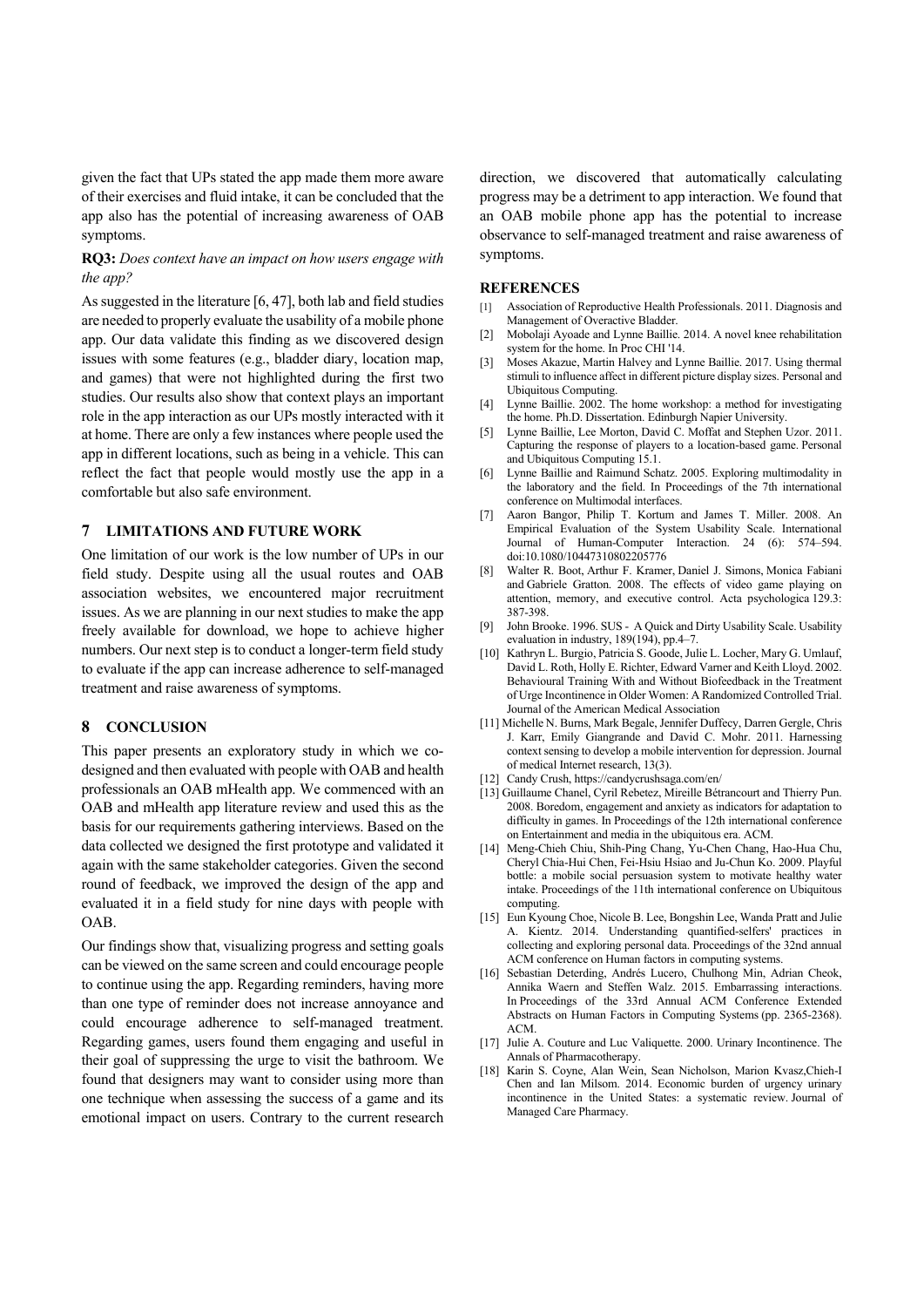- [19] Graham Dove, Kim Halskov, Jodi Forlizzi and John Zimmerman. 2017. UX Design Innovation: Challenges for Working with Machine Learning as a Design Material. In Proceedings of the 2017 CHI Conference on Human Factors in Computing Systems (pp. 278-288). ACM.
- [20] European Association of Urology, International Consultation on Urological Diseases. 2013. Incontinence.
- [21] Final Blog Post: TETRIS and Other Videogames' Effects on PTSD. March 2013. https://chcgamestudies.wordpress.com/2013/03/18/2973/
- [22] Eva Geurts, Mieke Haesen, Paul Dendale, Kris Luyten and Karin Coninx. 2016. Back on bike: the BoB mobile cycling app for secondary prevention in cardiac patients. Proceedings of the 18th International Conference on Human-Computer Interaction with Mobile Devices and Services.
- [23] Barney G. Glaser and Anselm L. Strauss. 1967. The discovery of Grounded Theory: Strategies for Qualitative Research. Transaction **Publishers**
- [24] Google Maps, https://en.wikipedia.org/wiki/Google\_Maps?
- [25] Andrea Grimes, Vasudhara Kantroo and Rebecca E. Grinter. 2010. Let's play!: mobile health games for adults. Proceedings of the 12th ACM international conference on Ubiquitous computing, Pages 241-250.
- [26] Lilit Hakobyan, Jo Lumsden, Rachel Shaw and Dympna O'Sullivan. 2016. A longitudinal evaluation of the acceptability and impact of a diet diary app for older adults with age-related macular degeneration. Proceedings of the 18th International Conference on Human-Computer Interaction with Mobile Devices and Services.
- [27] Sandra G. Hart. 2006. NASA-task load index (NASA-TLX); 20 years later. In Proceedings of the human factors and ergonomics society annual meeting (Vol. 50, No. 9, pp. 904-908). Sage CA: Los Angeles, CA: Sage Publications.
- [28] Richard Harte, Leo R Quinlan, Liam Glynn, Alejandro Rodríguez-Molinero, Paul MA Baker,Thomas Scharf and Gearóid ÓLaighin. 2017. Human-centered design study: enhancing the usability of a mobile phone app in an integrated falls risk detection system for use by older adult users. JMIR mHealth and uHealth.
- [29] Jennifer Healey, Pete Denman, Haroon Syed, Lama Nachman and Susanna Raj. 2018. Circles vs. scales: an empirical evaluation of emotional assessment GUIs for mobile phones. In Proceedings of the 20th International Conference on Human-Computer Interaction with Mobile Devices and Services (p. 12). ACM.
- [30] iP Voiding Diary. 2017. https://itunes.apple.com/us/app/ip-voidingdiary/id482034478?mt=8
- [31] Debra E. Irwin, Zoe S. Kopp, Barnabie Agatep, Ian Milsom and Paul Abrams. 2011. Worldwide prevalence estimates of lower urinary tract symptoms, overactive bladder, urinary incontinence and bladder outlet obstruction. BJU International.
- [32] Simon Jackson. 1997. The Patient with an overactive bladder symptoms and quality-of-life issues. Urology.
- [33] Maia Jacobs, James Clawson and Elizabeth D. Mynatt. 2016. A Cancer Journey Framework: Guiding the Design of Holistic Health Technology. Proc. 10th EAI Int'l Conf. Pervasive Computing Technologies for Healthcare.
- [34] Hilmi Güneş Kayacik, Mike Just, Lynne Baillie, David Aspinall, Nicholas Micallef. 2014.Data driven authentication: On the effectiveness of user behaviour modelling with mobile device sensors. In Proceedings of the Third Workshop on Mobile Security Technologies arXiv:1410.7743.
- [35] Kegel Trainer Pelvic floor exercises. 2017. https://itunes.apple.com/gb/app/kegel-trainer-pelvicfloor/id578148339?mt=8
- [36] Paul Lukowicz, Tnde Kirstein and Gerhard Troster. 2004. Wearable systems for health care applications. Methods of information in Medicine.
- [37] Mark Matthews, Stephen Voida, Saeed Abdullah, Gavin Doherty, Tanzeem Choudhury, Sangha Im and Geri Gay. 2015. In situ design for mental illness: considering the pathology of bipolar disorder in mHealth design. Proceedings of the 17th International Conference on Human-Computer Interaction with Mobile Devices and Services.
- [38] Nicholas Micallef, Lynne Baillie and Stephen Uzor. 2016. Time to Exercise! An Aide-Memoire Stroke App for Post-Stroke Arm Rehabilitation. In Proc. ACM MobileHCI.
- [39] Nicholas Micallef, Mike Just, Lynne Baillie, Martin Halvey and Hilmi Güneş Kayacik. 2015. Why aren't Users Using Protection? Investigating the Usability of Smartphone Locking. Proceedings of the 17th International Conference on Human-Computer Interaction with Mobile Devices and Services, Pages 284-294
- [40] Rowland S. Miller. 1996. Emotions and social behavior. Embarrassment: Poise and peril in everyday life. New York, NY, US: Guilford Press.
- [41] Chulhong Min, Saumay Pushp, Seungchul Lee, Inseok Hwang, Youngki Lee, Seungwoo Kang and Junehwa Song. 2014. Uncovering embarrassing moments in in-situ exposure of incoming mobile messages. In Proceedings of the 2014 ACM International Joint Conference on Pervasive and Ubiquitous Computing: Adjunct Publication.
- [42] Hendrik Müller, Aaron Sedley and Elizabeth Ferrall-Nunge. Survey research in HCI. Ways of Knowing in HCI. Springer, New York, NY, 2014. 229-266.
- [43] My pelvic floor Fitness. 2016. http://www.lightsbytena.co.uk/my-pelvicfloor-fitness/app-info/
- [44] Tom Owen, Jennifer Pearson, Harold Thimbleby and George Buchanan. 2015. ConCap: Designing to Empower Individual Reflection on Chronic Conditions using Mobile Apps. Proceedings of the 17th International Conference on Human-Computer Interaction with Mobile Devices and Services.
- [45] Jeni Paay, Jesper Kjeldskov, Umachanger Brinthaparan, Lars Lichon, Stephan Rasmussen, Nirojan Srikandaraja, Wally Smith, Greg Wadley and Bernd Ploderer. 2014. Quitty: using technology to persuade smokers to quit. In Proceedings of the 8th Nordic Conference on Human-Computer Interaction: Fun, Fast, Foundational. ACM.
- [46] Bernd Ploderer, Wally Smith, Jon Pearce and Ron Borland. 2014. A mobile app offering distractions and tips to cope with cigarette craving: a qualitative study. JMIR mHealth and uHealth 2.2.
- [47] Jesper Kieldskov and Mikael B. Skov. 2014. Was it worth the hassle?: ten years of mobile HCI research discussions on lab and field evaluations. In: Proceedings of the 16th international conference on Human-computer interaction with mobile devices & services. ACM.
- [48] Alessandro Puiatti, Steven Mudda, Silvia Giordano and Oscar Mayora. 2011. Smartphone-centred wearable sensors network for monitoring patients with bipolar disorder. In Engineering in Medicine and Biology Society, EMBC, 2011 annual international conference of the IEEE.
- [49] William T. Riley, Daniel E. Rivera, Audie A. Atienza, Wendy Nilsen, Susannah M. Allison and Robin Mermelstein. 2011. Health behaviour models in the age of mobile interventions: are our theories up to the task?. Translational Behavioural Medicine, Volume 1, Issue 1.
- [50] James A. Russell and Merry Bullock. 1985. Multidimensional scaling of emotional facial expressions of emotion. J Pers Soc Psychol 48:1290– 1298
- [51] Ana-Maria Salai and Lynne Baillie. 2018. Exploring the Key Design Functions of an Overactive Bladder Mobile Health Application. In Proceedings of the 20th International Conference on Human-Computer Interaction with Mobile Devices and Services Adjunct (pp. 229-236). ACM.
- [52] Chris Shaw. 2001. A review of the psychosocial predictors of helpseeking behaviour and impact on quality of life in people with urinary incontinence. Journal of Clinical Nursing.
- [53] Smartphone adoption in the United Kingdom (UK) from 2011 to 2018. 2018. https://www.statista.com/statistics/271460/smartphone-adoptionin-the-united-kingdom-uk/
- [54] Solitaire, https://en.wikipedia.org/wiki/Patience\_(game)
- [55] Squeezy the NHS Physiotherapy App for Pelvic Floor Muscle Exercises. 2015. https://itunes.apple.com/gb/app/squeezy-nhsphysiotherapy/id700740791?mt=8
- [56] David O. Sussman. 2007. Overactive Bladder: Treatment Options in Primary Care Medicine. The Journal of the American Osteopathic Association, Vol 107, No 9.